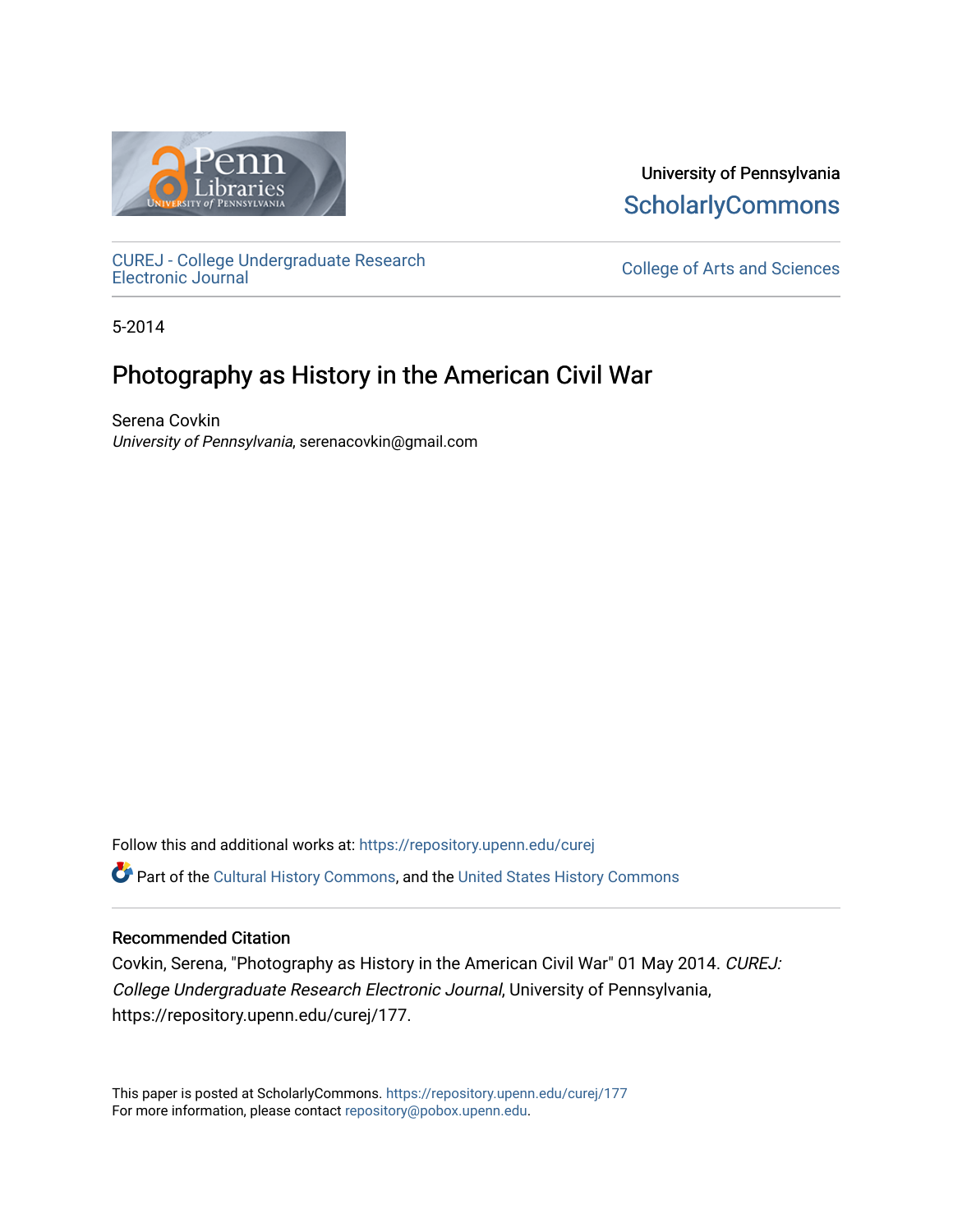## Photography as History in the American Civil War

#### **Abstract**

Throughout the American Civil War, northern photographers, many of whom were officially attached to the Union army, generated more than seven thousand images of Union commanders and ordinary soldiers, faraway landscapes, and scenes of unprecedented death and destruction. In doing so, they aimed to create a supremely objective, visual history of the war. Because these photographs have so thoroughly influenced how generations of Americans have understood and remembered the Civil War, it is imperative to examine how northern photographers, Union military and political officials, and the American public conceived of the pictures' contemporary enduring historical significance. In particular, this paper focuses upon the work of Mathew Brady, the first Civil War photographer to travel to the front lines and whose collection of Civil War negatives was purchased by Congress in 1875, and of Alexander Gardner, Brady's employee-turned-competitor, whose 1866 Photographic Sketch Book of the War was the first published book of American photographs. These bodies of work have been analyzed at length by historians of American photography, but they have not received adequate attention from political and intellectual historians of the Civil War and Reconstruction periods. Indeed, Americans' estimation of the relationship between photography and history serves to shed light on how they absorbed the war's events and how they perceived the role that history played in their own lives—an especially essential endeavor given the degree to which both Union and Confederate officials were concerned, even during the war itself, with how their respective causes would be remembered. While Brady, Gardner, and their compatriots asserted that their photographs held a unique claim to objectivity, and thus to historical significance, they were thoroughly implicated in the Union political project. Moreover, photography's technical limitations ensured that it could not capture in real time what nineteenth-century conceptions of history deemed most important—namely, epic scenes of battle. By focusing instead upon ordinary soldiers performing mundane activities or upon the corpses of the dead, Civil War photographers fundamentally challenged prevailing notions of what and who constituted history's rightful subjects.

#### Keywords

photography, Civil War, history, Brady, Gardner, History, Stephanie McCurry, McCurry, Stephanie

#### **Disciplines**

Cultural History | United States History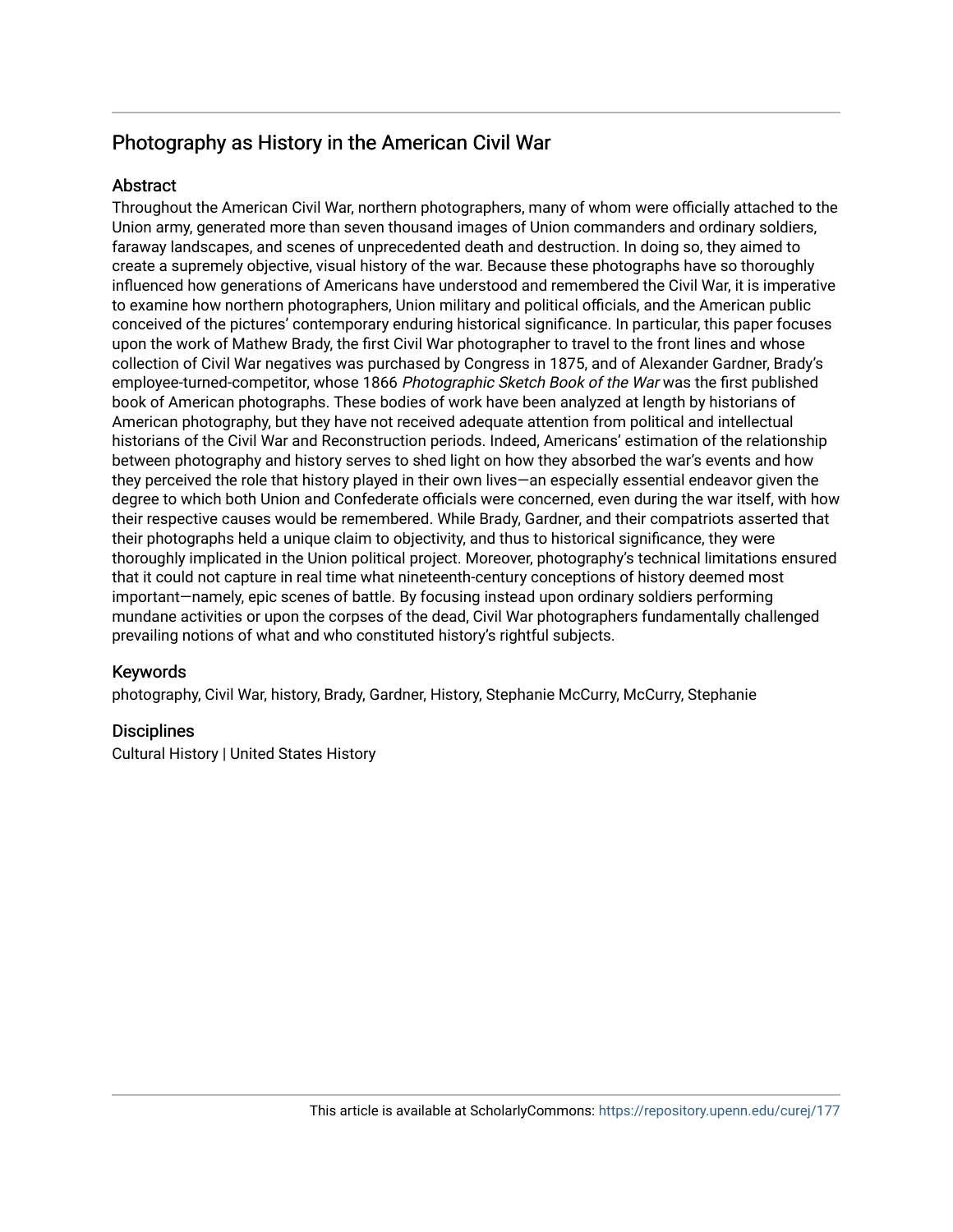### Photography as History in the American Civil War Serena Covkin

After Mathew Brady's shocking photographs of the dead of Antietam were published in October 1862, his fellow photographers championed their documentary qualities: "As records of the great and vital struggle in which we are engaged, they possess a value far beyond that of any written descriptions; for they offer to the eye the dreadful actualities of scenes which the pen of the most skillful writer could only reproduce with a remote degree of accuracy."<sup>1</sup> The photographs, they asserted, were crucial "contribut[ions] to the historical memorials of our time."<sup>2</sup> How did this understanding of the relationship between photography and history influence how Civil War photographers produced and presented their work, and how the American public perceived it?

Brady was the first photographer to travel to the front lines, but he was far from unique. Throughout the war, more than three hundred photographers received permission to follow the Army of the Potomac as it fought in the war's Eastern Theater.<sup>3</sup> Taken together, northern photographers generated more than seven thousand images of Union commanders and ordinary soldiers, faraway landscapes, and scenes of unprecedented death and destruction.<sup>4</sup> Because these photographs have so thoroughly influenced how generations of Americans have understood and

 1 "Photographs of War Scenes," *Humphrey's Journal* 14, no. 12 (October 15, 1862): 143, American Periodicals. The magazine changed its name many times, from *The Daguerreian Journal: Devoted to the Daguerreian and Photographic Art, Also embraces the Sciences, Arts and Literature* in 1850 to *Humphrey's Journal of the Daguerreotype and Photographic Arts and the Sciences and Arts Pertaining to Heliography* in 1852 to *Humphrey's Journal of Photography and the Heliographic Arts and Sciences* in 1862 to *Humphrey's Journal of Photography and the Allied Arts and Sciences* in 1865. For simplicity's sake, I will refer to it as *Humphrey's Journal* throughout this paper. The photographs were displayed as part of Brady's exhibition "The Dead of Antietam," but they were actually taken by one of his cameramen, Alexander Gardner. In fact, that Brady did not give him credit for the photographs was one of the primary reasons that Gardner stopped working for Brady and began his independent photography career in late 1862.<br><sup>2</sup> "Photographs of War Scenes," *Humphrey's Journal* 14, no. 12 (October 15, 1862): 143, American Periodicals.

<sup>&</sup>lt;sup>3</sup> Beaumont Newhall, *The History of Photography: From 1839 to the Present*, 5<sup>th</sup> ed. (New York: The Museum of Modern Art, 2012), 91.

<sup>4</sup> Ibid.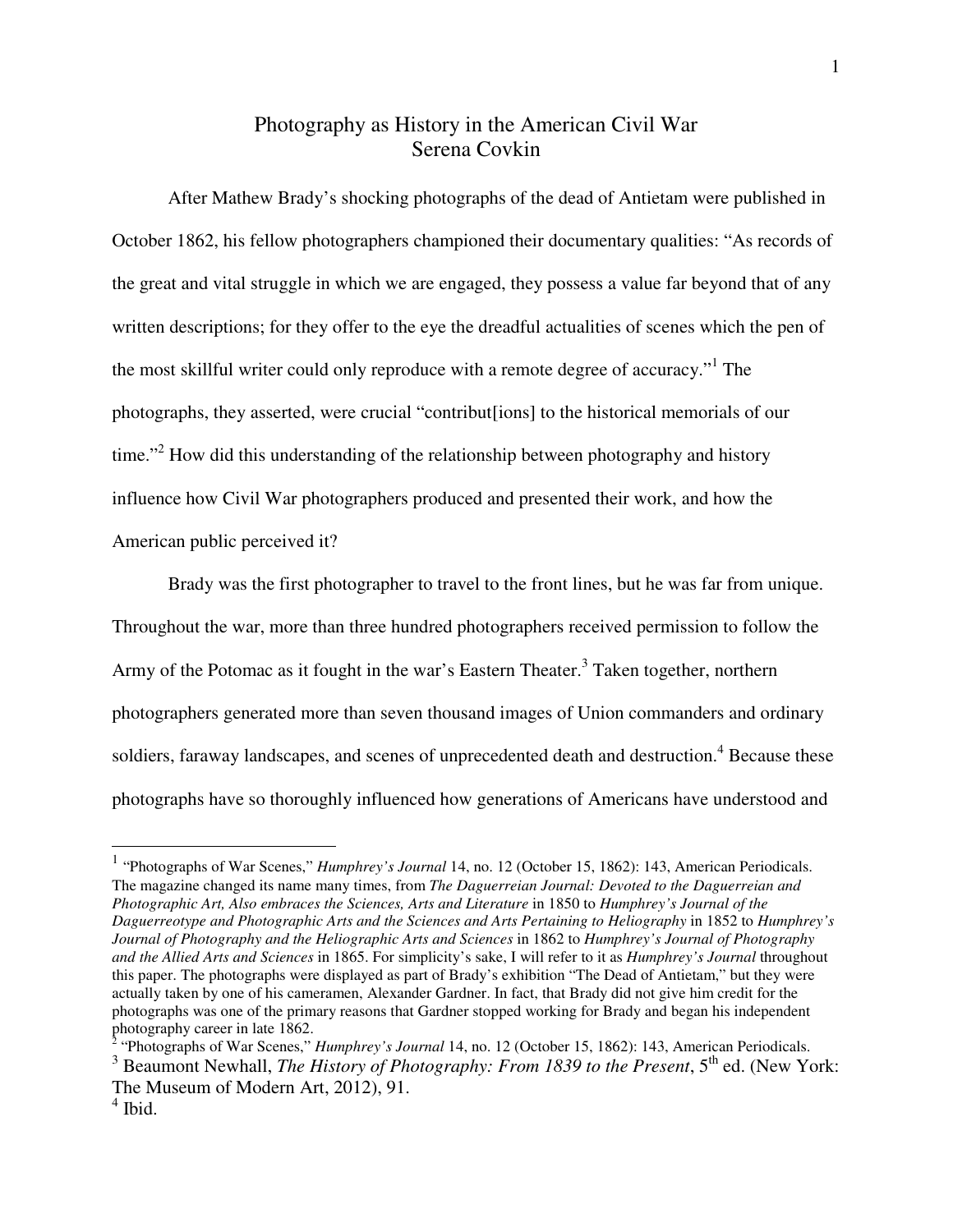remembered the Civil War, it is imperative to examine how northern photographers, Union military and political officials, and the American public conceived of the pictures' contemporary enduring historical significance.

In particular, this paper will focus upon the work of Mathew Brady, the first Civil War photographer to travel to the front lines and whose collection of Civil War negatives was purchased by Congress in 1875, and of Alexander Gardner, Brady's employee-turnedcompetitor, whose 1866 *Photographic Sketch Book of the War* was "America's first book of photographs."<sup>5</sup> These bodies of work have been analyzed at length by historians of American photography, but they have not received adequate attention from political and intellectual historians of the Civil War and Reconstruction periods. Indeed, Americans' estimation of the relationship between photography and history serves to shed light on how they absorbed the war's events and how they perceived the role that history played in their own lives—an especially essential endeavor given the degree to which both Union and Confederate officials were concerned, even during the war itself, with how their respective causes would be remembered.<sup>6</sup> While Brady, Gardner, and their compatriots asserted that their photographs held a unique claim to objectivity, and thus to historical significance, they were thoroughly implicated in the Union political project. Moreover, photography's technical limitations ensured that it could not capture in real time what nineteenth-century conceptions of history deemed most important—namely, epic scenes of battle. By focusing instead upon ordinary soldiers performing mundane activities or upon the corpses of the dead, Civil War photographers fundamentally challenged prevailing notions of what and who constituted history's rightful subjects.

 5 Jeff L. Rosenheim, *Photography and the American Civil War* (New York: The Metropolitan Museum of Art, 2013), 82.

<sup>&</sup>lt;sup>6</sup> See, for example, "Patrick Cleburne's Proposal to Arm Slaves," January 2, 1864, accessed May 5, 2014, http://www.civilwar.org/education/history/primarysources/patrick-r-cleburne-et-al.html.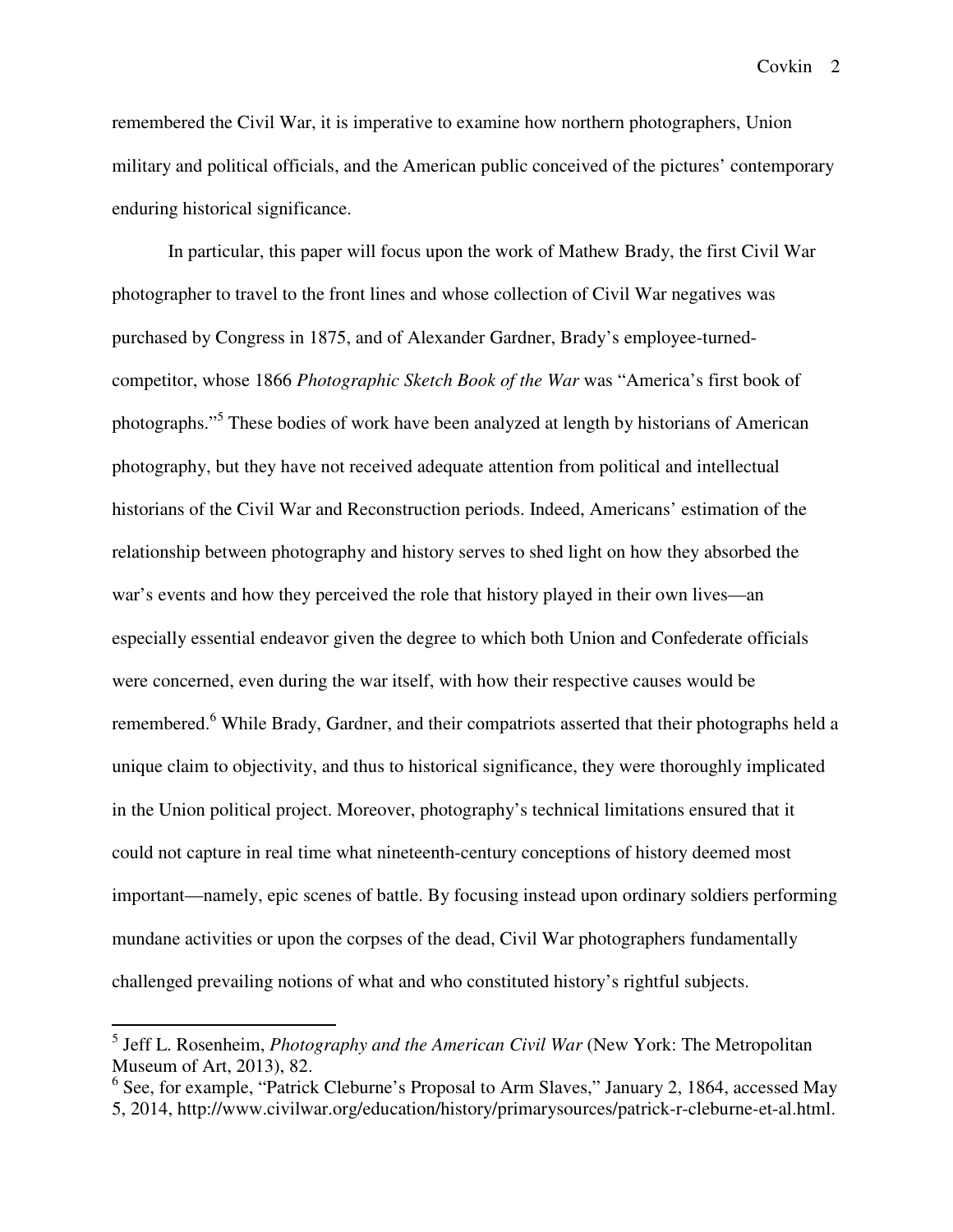If he wanted to become a "pictorial war corresponden[t]," Mathew Brady knew that he would need to secure permission from some of the highest-ranking Union officials; luckily, he had photographed Secretary of War Edwin Stanton and President Abraham Lincoln before the war and continued to maintain a personal relationship with both men.<sup>7</sup> Indeed, Brady received authorization from intelligence director Allan Pinkerton, Stanton, and Lincoln, who, in the spring of 1861, "probably half-humorously...scrawled 'Pass Brady' on a paper."<sup>8</sup> Despite their ready acquiescence, however, the officials refused to fund Brady's operation.<sup>9</sup> Brady hired a vast team of photographers at his own expense. "I had men in all parts of the army, like a rich newspaper," he recalled in 1891. $^{10}$ 

One such man was Alexander Gardner, who had managed Brady's Washington, DC gallery before the war. Gardner took many of the war's most famous images, including those displayed in Brady's "The Dead of Antietam" exhibition in October 1862. A few months later, unhappy that he had not received recognition for his own images, Gardner left Brady's employ. Instead, he "accepted [a]...commission as a photographic copyist of maps and documents for the Army of the Potomac," becoming the first photographer to achieve the "honorary rank of captain."<sup>11</sup> In fact, Gardner became "the world's first official war journalist."<sup>12</sup>

 7 George Alfred Townsend, "Still Taking Pictures," *The World*, April 12, 1891, accessed April 13, 2014, http://www.daguerreotypearchive.org/texts/N8910001\_BRADY\_WORLD\_1891-04- 12.pdf; Roy Meredith, *Mr. Lincoln's Camera Man: Mathew B. Brady*, 2nd ed. (New York: Dover Publications, Inc., 1974), 90.

<sup>8</sup> James D. Horan, *Mathew Brady: Historian with a Camera* (New York: Crown Publishers, Inc., 1955), 37-38.

<sup>&</sup>lt;sup>9</sup> Ibid., 38

<sup>&</sup>lt;sup>10</sup> Townsend, "Still Taking Pictures"

<sup>&</sup>lt;sup>11</sup> Rosenheim, *Photography and the American Civil War*, 15

 $12$  Ibid.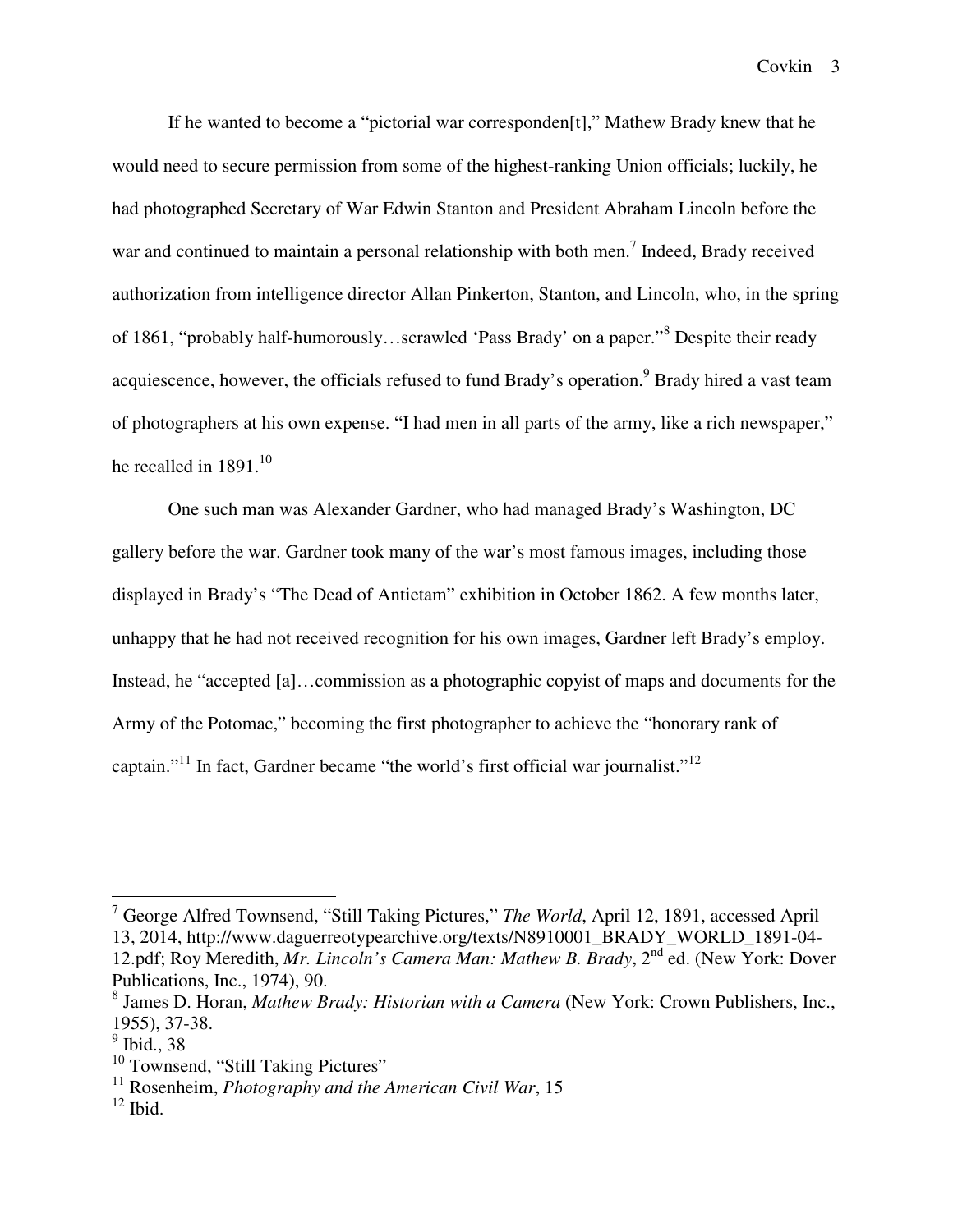Though no original record of the quotation exists, it is widely acknowledged that Mathew Brady once proclaimed, "[t]he camera is the eye of history."<sup>13</sup> It is with this conviction that he and his corps of photographers set off to test the bounds of their new visual medium and document the war. In this way, according to art historian Beaumont Newhall, Civil War photography exemplified a shift in photographic practice, as artists began to "us[e] photography quite simply and directly as a means of recording the world about them."<sup>14</sup> "Photographers the world over," Newhall writes, "were recording history in the making, the look of faraway and often hitherto unexplored places and the people living there, the familiar 'sights' worth seeing and remembering by travelers, and man's most recent architectural and engineering accomplishments."<sup>15</sup>

That photographers faithfully and exactly replicated these "faraway…places" and "familiar 'sights'" was widely assumed. In fact, this realism left photography open to criticism. For example, an 1862 article in *The Albion, A Journal of News, Politics, and Literature* contended, "a photograph…is *too* like nature, a *too* literal copy…Two photographs are as like to one another as possible; they are in fact mere impressions of natural objects, just as they might be seen in a looking-glass, and however perfect and wonderful, they are only capable of inspiring a very limited kind of admiration."<sup>16</sup> Thus, many northern photographers viewed the Civil War as an opportunity to demonstrate the value of their new artistic medium.

Brady, Gardner, and the journalists who reviewed their work frequently asserted that this maligned realism would in fact introduce necessary objectivity to media coverage of the war.

<sup>13</sup> Wayne Youngblood and Ray Bond, ed., *Mathew B. Brady's Civil War* (New York: Chartwell Books, Inc., 2011), 12.

<sup>14</sup> Newhall, *History of Photography*, 85

 $15$  Ibid.

<sup>&</sup>lt;sup>16</sup> "The Relation of Photography to Art," *The Albion, A Journal of News, Politics, and Literature* 40, no. 47 (November 22, 1862): 561, American Periodicals.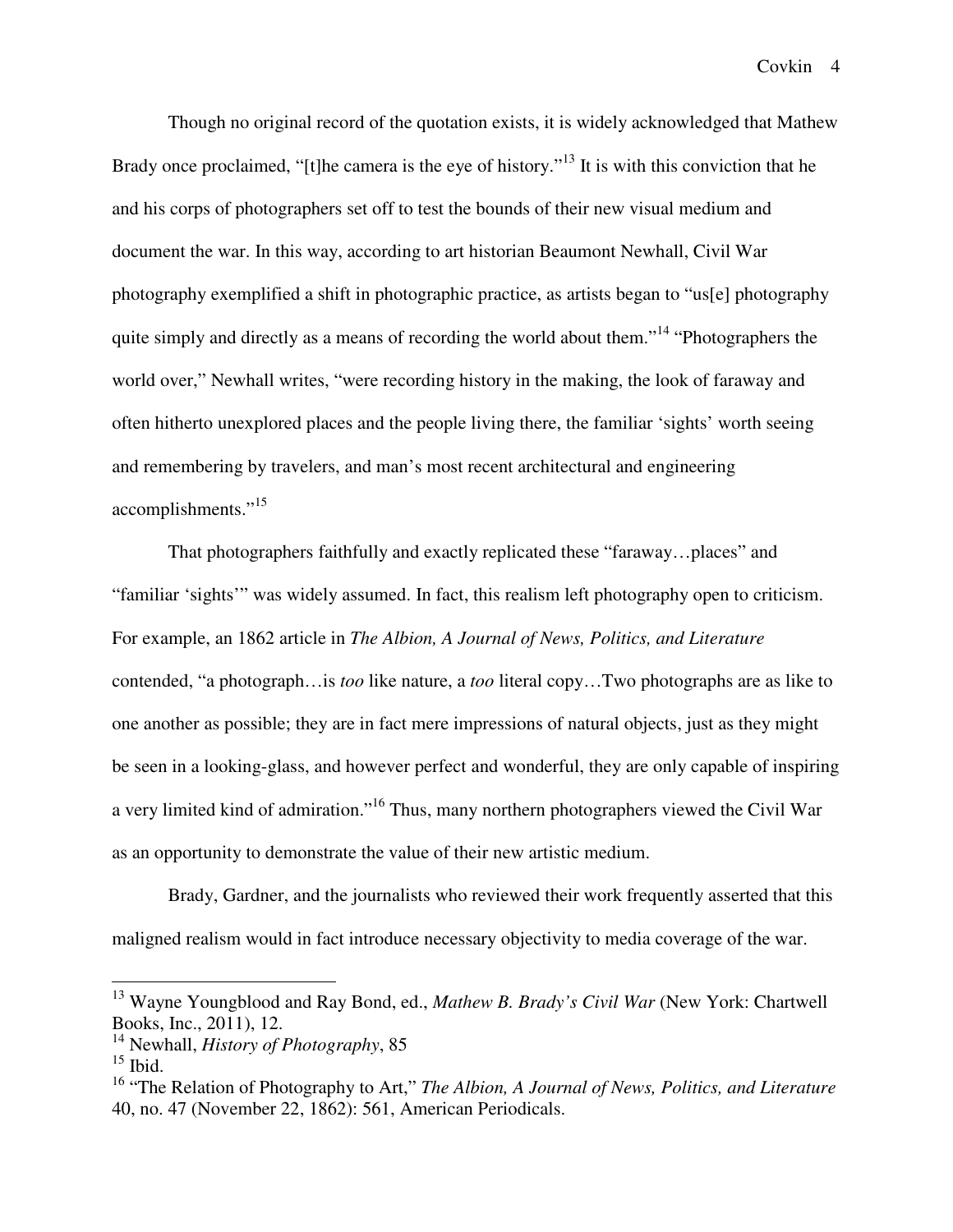After Brady published the first photographs of the Battle of Bull Run, for example, an unnamed author (who scholars now believe may have been in Brady's employ) wrote in *Humphrey's Journal*, "the first commercially produced photographic magazine," "The public are indebted to Brady, of Broadway, for numerous excellent views of 'grim-visaged war'…His are the only reliable records of the fight at Bull's Run."<sup>17</sup> No other party was protected from the writer's censure: "The correspondents of the rebels newspapers are sheer falsifiers, the correspondents of the Northern journals are not to be depended upon, and the correspondents of the English press are altogether worse than either; but Brady never misrepresents."<sup>18</sup> Moreover, the writer claimed, Brady's photographs would "immortalize those introduced in them."<sup>19</sup> The *New York Times* agreed with this assessment of the photographs' staying power, writing that they "'will do more than the most elaborate descriptions to *perpetuate* the scenes of that brief campaign [emphasis mine].'"<sup>20</sup> Not only were these images significant to a contemporary audience, but they would endure, more readily, even, than written accounts would because the pictures were supremely objective.

Likewise, proponents of photography contended that the medium could convey the graphic reality of war in a way that words could not. Brady's Antietam exhibit drew extensive praise for the realistic way in which it "'brought bodies and laid them in our dooryards along the

<sup>17</sup> John Hannavy, ed. *Encyclopedia of Nineteenth-Century Photography* (New York: Routledge, 2008), 366; "Photographs of War Scenes," *Humphrey's Journal* 13, no. 9 (September 1, 1861): 133, American Periodicals; Rosenheim, *Photography and the American Civil War*, 63 <sup>18</sup> "Photographs of War Scenes," *Humphrey's Journal* 13, no. 9 (September 1, 1861): 133, American Periodicals.

 $19$  Ibid.

<sup>20</sup> Quoted in Alan Trachtenberg, *Reading American Photographs: Images as History, Mathew Brady to Walker* Evans (New York: Hill and Wang, 1989), 72.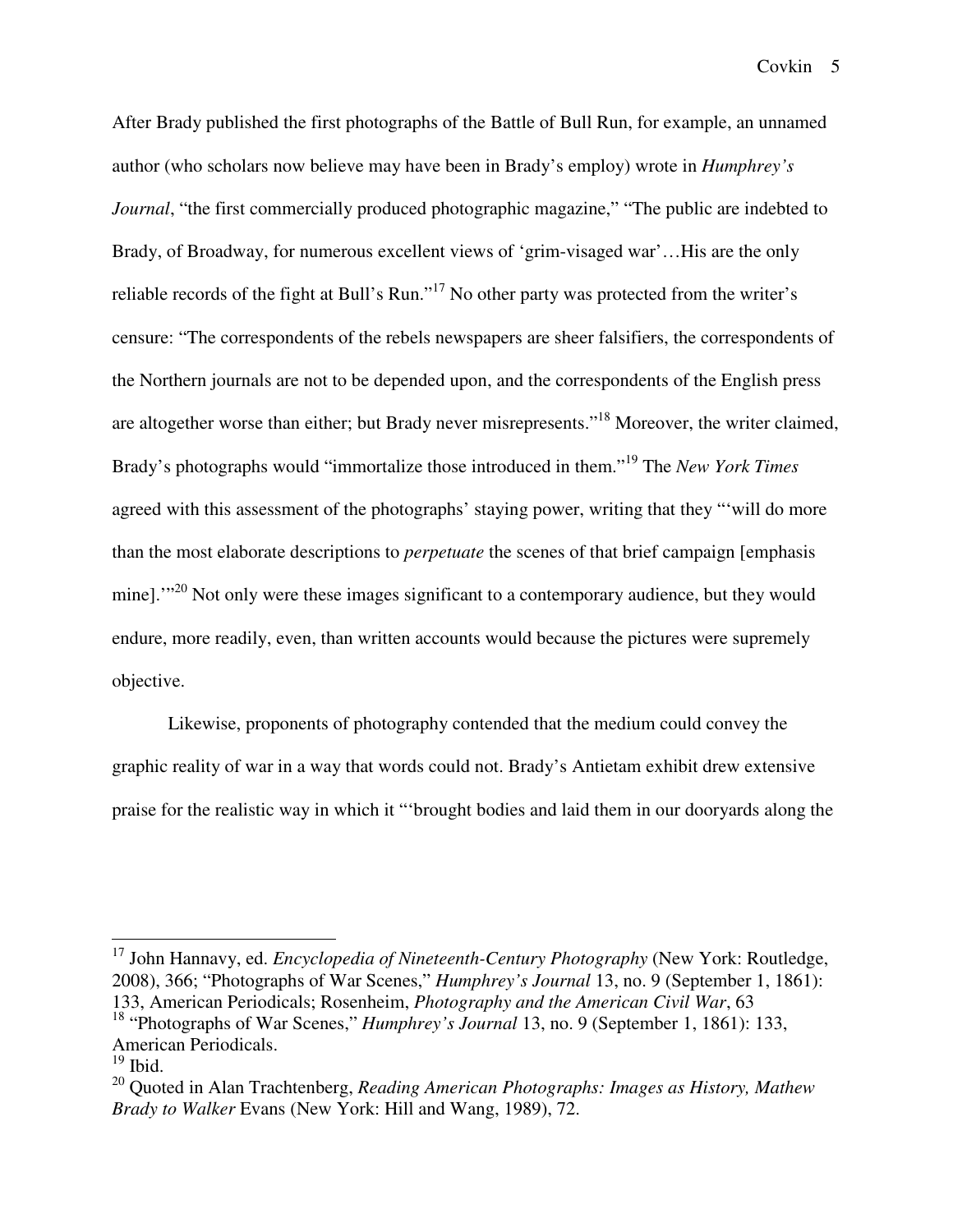streets. $\cdot$ <sup>21</sup> It was not only the war dead that photography "brought home" to the American public. As Reverend H. J. Morton claimed in an 1864 article entitled "Photography as a Moral Agent," photography promised to "awake<sup>[n]</sup> the sympathies of a whole people by setting before them faithful pictures of what their brave defenders have become in distant prisons, and sti[r] up millions of hearts to resolve in the glorious revenge of rendering good for evil! It brings the world face to face with its great men, its orators, its poets, its statesmen, its heroes."<sup>22</sup> These photographs were deliberately intended for "home consumption."<sup>23</sup> The Antietam exhibition marked "the first public presentation of photography," and the *cartes de visite*, or individual photographic cards, that Brady produced were marketed and sold as "ready-made war relic[s]."<sup>24</sup>

Additionally, Brady and Gardner packaged their photographs in new ways aimed at conveying their historical significance. For example, "Brady's Incidents of the War," published continuously throughout the war, constituted "the first intentionally produced collectible series of photographs in American photography."<sup>25</sup> Gardner, too, subsequently produced a series of photographs, also titled "Incidents of the War."<sup>26</sup> Moreover, he published his *Photographic Sketch Book* in 1866 as a "mement[o] of the fearful struggle through which the country has just passed," confidently asserting that the photographs included therein "will possess an enduring interest."<sup>27</sup>

-

<sup>21</sup> Quoted in Drew Gilpin Faust, *This Republic of Suffering: Death and the American Civil War*, Reprint (New York: Vintage Books, 2008), xvi-xvii.

<sup>22</sup> Reverend H. J. Morton, "Photography as a Moral Agent," *The Philadelphia Photographer* 1, no. 8 (August 1, 1864): 116, American Periodicals.

<sup>23</sup> Trachtenberg, *Reading American Photographs*, 88

<sup>24</sup> Rosenheim, *Photography and the American Civil War*, 7-8

 $25$  Ibid., 69

 $26$  Ibid., 82. After the war, Gardner altered the title to "Memories of the War."

 $27$  Rosenheim, 81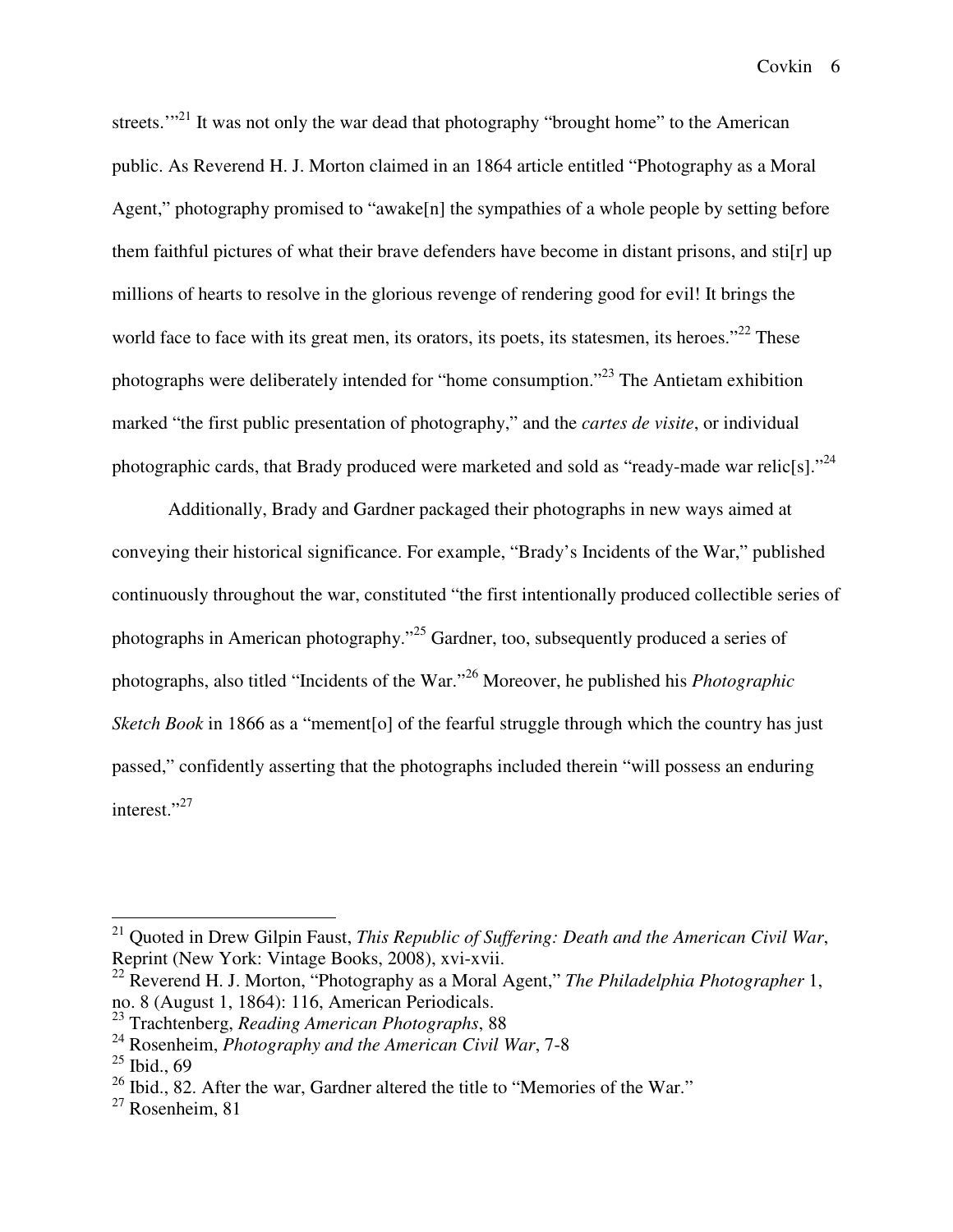Brady and Gardner's attitudes toward history seem to accord with a phenomenon described by historian Alan Trachtenberg in *Reading American Photographs: Images as History, Mathew Brady to Walker Evans*: "[t]he difference between a page of history and a page of newsprint notably diminished as mass-produced woodcuts (of sketches and photographs) conjoined happily with 'national difficulties' to produce the first mass-circulation market for history in the guise of 'news.'"<sup>28</sup> Photographers were not alone in this enterprise. Hundreds of sketch artists and illustrators also followed the Union army in the field, and their images, along with those of photographers, were regularly printed in illustrated magazines such as *Frank Leslie's*, *Harper's Weekly*, and the *New York Illustrated News*. <sup>29</sup> These efforts represented a novel approach to documenting and disseminating history: it was saturated with images, broadcast as it was happening, and deliberately directed at the American public. These images minimized the psychological distance between the battlefield and the home front, just as Union General William Tecumseh Sherman's March to the Sea, for example, minimized its physical distance.

However, Trachtenberg explains, even this "sense of 'history' happening here and now" was largely a patriotic construction actively promoted by the northern media.<sup>30</sup> Lincoln himself had articulated this idea in his very first inaugural address, when he declared, "'we cannot escape history.<sup>"31</sup> Brady, too, propagated this idea of history as an inescapable force, recalling in 1891, "'I can only describe the destiny that overruled me by saying that, like Euphorion, I felt that I

<sup>28</sup> Trachtenberg, *Reading American Photographs*, 81

<sup>29</sup> Anthony W. Lee and Elizabeth Young, *On Alexander Gardner's Photographic Sketch Book of the Civil War* (Berkeley: University of California Press, 2007), 16-18.

<sup>30</sup> Trachtenberg, *Reading American Photographs*, 81

 $31$  Ibid.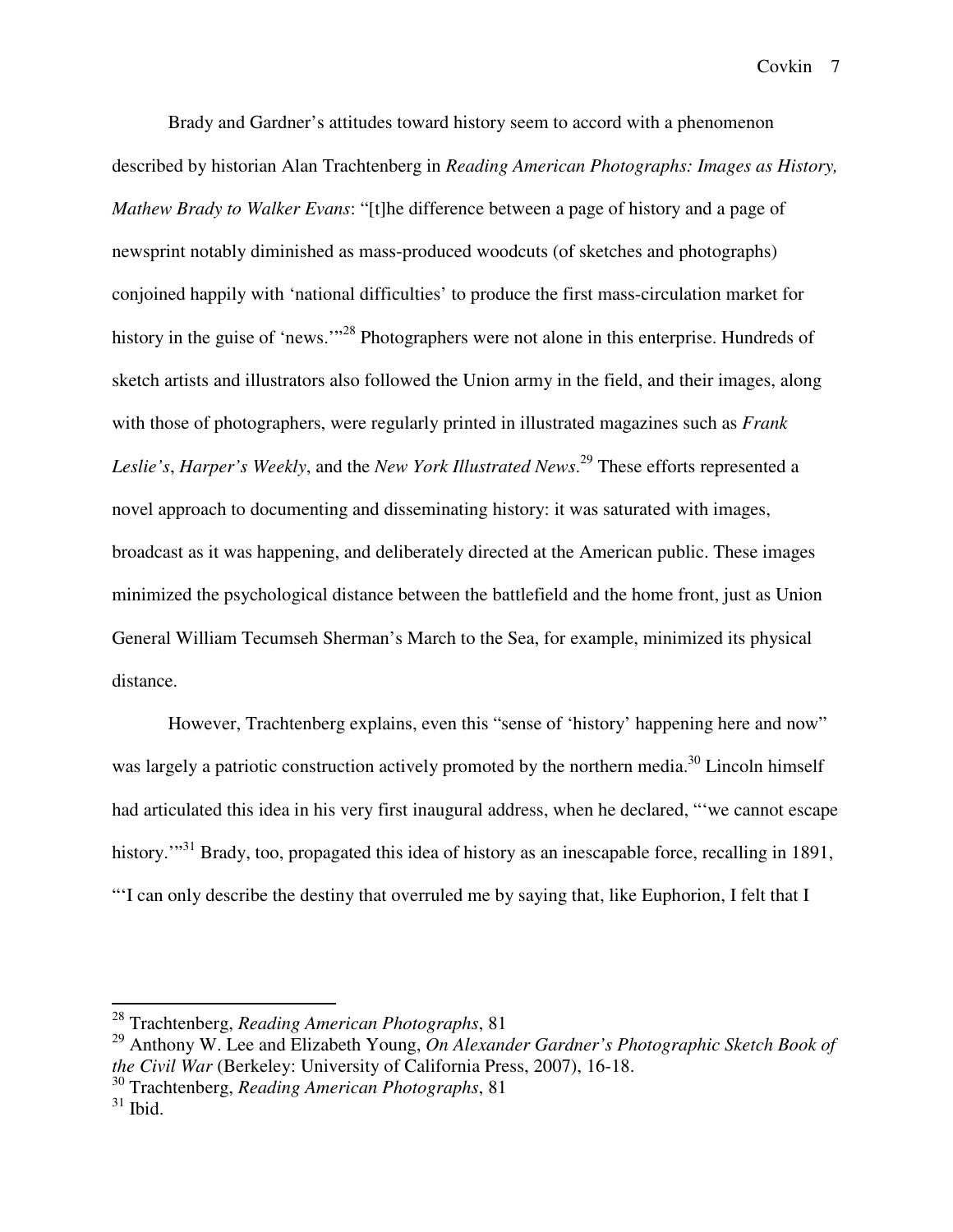had to go. A spirit in my feet said, "Go," and I went."<sup>32</sup> If history was unavoidable, historic

Union victory seemed similarly inevitable.

Indeed, Trachtenberg explains, both history and photography are fundamentally political constructions:

The historian's task resembles the photographer's: to make the random, fragmentary, and accidental details of everyday existence meaningful without loss of the details themselves, without sacrifice of concrete particulars on the altar of abstraction. The historian employs words, narrative, and analysis. The photographer's solution is in the viewfinder: where to place the edge of the picture, what to exclude, from what point of view to show the relations among the included details. Both seek a balance between "reproduction and construction," between passive surrender to the facts and active reshaping of them into a coherent picture or story. Ordering facts into meaning, data into history, moreover is not an idle exercise but a political act, a matter of judgment and choice about the emerging shape of the present future. It may be less obvious in the making of a photograph than in the writing of a history, but it is equally true: the viewfinder is a political instrument, a tool for making a past suitable for the future.<sup>33</sup>

As photographers who deliberately aimed to document history, Brady, Gardner, and the hundreds of photographers in their employ exemplified this principle.

 It is now widely believed that one of Gardner's most celebrated images, "Home of a Rebel Sharpshooter, Gettysburg," was staged.<sup>34</sup> Less famously, Trachtenberg writes, "Civil War photographers frequently resorted to stagecraft, arranging scenes of daily life in camp to convey a *look* of informality."<sup>35</sup> Though contemporary viewers accepted that the images represented pure, objective truth, this was far from the case.

Brady, Gardner, and others like them were officially attached to the Union army, and had received authorization to document the war from Union military and political officials; as such, their photographs were inescapably implicated in the Union political project. This partisan bias

<sup>&</sup>lt;sup>32</sup> Townsend, "Still Taking Pictures"

<sup>33</sup> Trachtenberg, *Reading American Photographs*, xiv

<sup>34</sup> Rosenheim, *Photography and the American Civil War*, 97

<sup>35</sup> Trachtenberg, *Reading American Photographs*, 72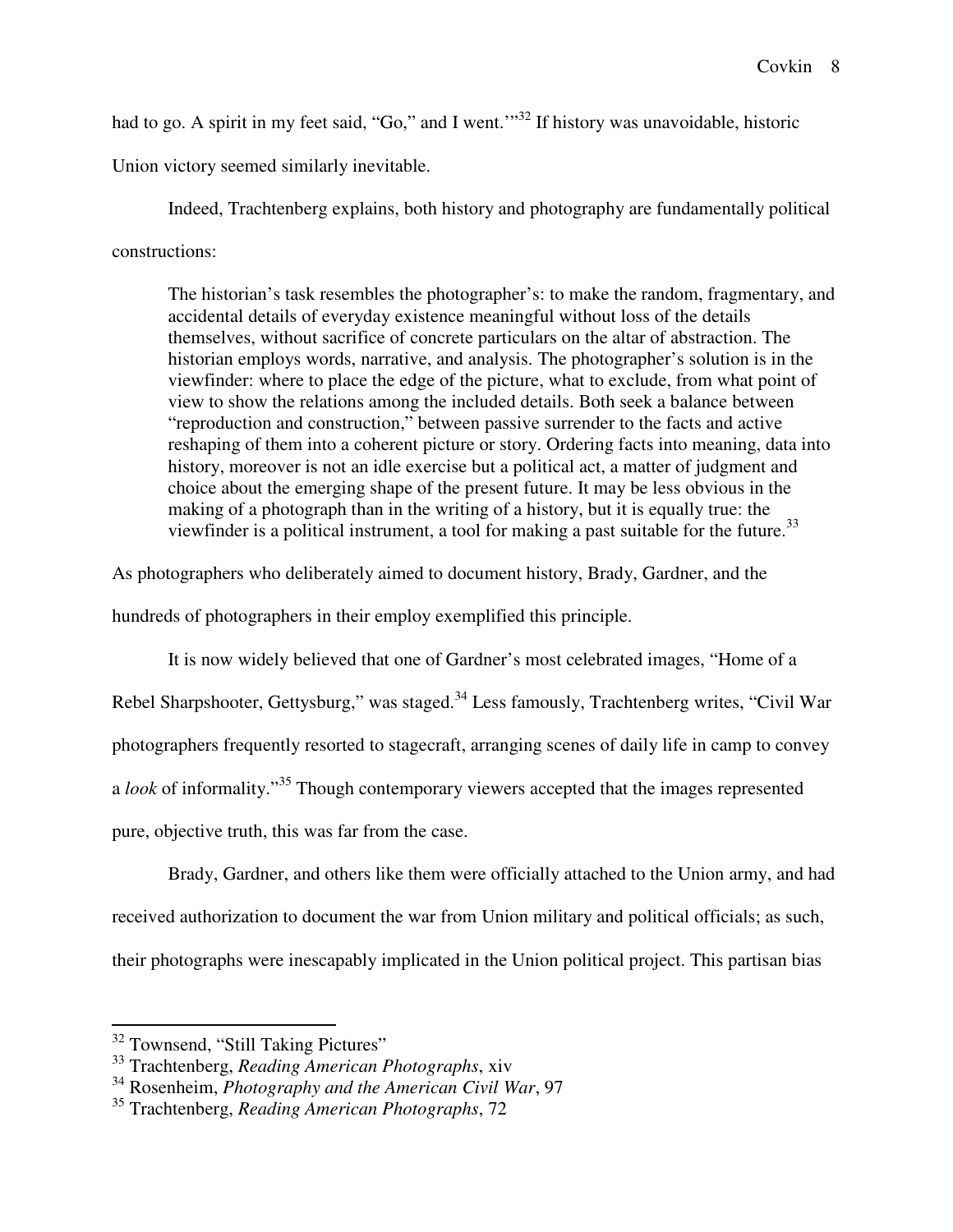was perhaps most evident in two adjacent photographs in Gardner's *Sketch Book*. Scholars now recognize that, in the text accompanying these images, Gardner identifies the same group of fallen soldiers as southerners and, subsequently, as northerners.<sup>36</sup> His first caption condemns the Confederates: "'Killed in the frantic efforts to break the steady lines of an army of patriots, whose heroism only excelled theirs in motive, they paid with life the price of their treason, and when the wicked strife was finished, found nameless graves, far from home and kindred."<sup>37</sup> His second champions the defenders of the Union cause:

Some of the dead presented an aspect which showed that they had suffered severely previous to dissolution, but these were few in number compared with those who wore a calm and resigned expression, as though they had passed away in the act of prayer. Others had a smile on their faces, and looked as if they were in the act of speaking. Some lay stretched on their backs, as if friendly hands had prepared them for burial.<sup>38</sup>

While the southerners are left to suffer because of their "treason" and their "wicked strife," the northerners are granted some semblance of the "Good Death."<sup>39</sup> Because these photographic subjects were, in fact, the same men, these dramatically different captions expose Gardner's ulterior political motives.

Likewise, the journalists who praised Brady's and Gardner's work were overtly Unionist. As early as September 1861, *Humphrey's Journal* reported, "We have been cautioned by some

of our Southern subscribers that our Journal had given offence on account of its expression of

<sup>36</sup> Rosenheim, *Photography and the American Civil War*, 94. While it is conceivable that this arose from a notational error, most scholars agree that this was probably deliberate on Gardner's part.

<sup>37</sup> Quoted in Rosenheim, *Photography and the American Civil War*, 95

 $38$ Ibid.

<sup>39</sup> For an explanation of the "Good Death," see Drew Gilpin Faust, *This Republic of Suffering: Death and the American Civil War*, Reprint (New York: Vintage Books, 2008).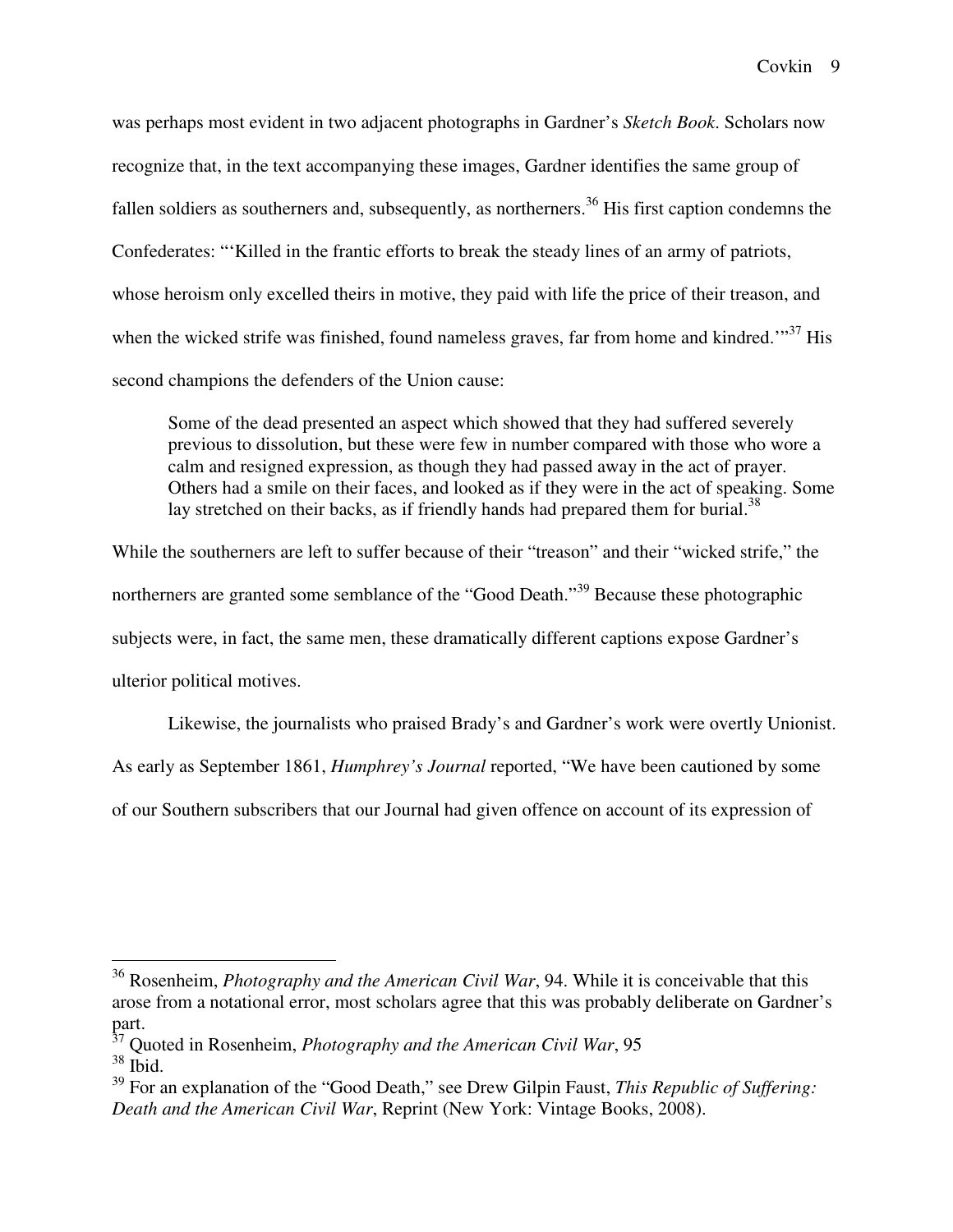Union sentiments! What! did the gentlemen expect that we were for disunion?—Not until we have suffered a dozen more Bull Run defeats shall we incline to a dissolution of the Union."<sup>40</sup>

This partisanship even found expression in the journal's frequent assessments of photography's "state of business," including this article from January 1862:

The Photographic art down South has completely died out in consequence of the war. The miserable rebels are shut up like a rat in a hole. A mighty power is compressing them on all sides, and they will soon be obliged to 'give it up.' The Photographic art here at the North is flourishing finely, and we positively hear no complaints of hard times among operators. A few galleries have been sold out to other parties, but we have heard of none being 'slaughtered;' they have brought good prices. Whether business will continue to be good after the holidays is an open question.<sup>41</sup>

In this article, northern and southern photographers' successes or failures are taken as a proxy for the nations' respective military fortunes—and *Humphrey's Journal* was quite forthright about which cause it supported, and which it believed would triumph (even though, in January 1862, Union victory was far from assured).

In a similar piece a year published on the following New Year's Day, the journal

excoriated the "thousands of sympathisers [sic] here at the North who chuckle over a Rebel victory, and give no sign of rejoicing at any success of what they style the Abolition Army."<sup>42</sup> In assessing the business of photography in this year, the publication could not help but "ge[t] more into the Political than the Photographic vein."<sup>43</sup> "[E]verything hinges on politics," the article

<sup>40</sup> "Photographs of War Scenes," *Humphrey's Journal* 13, no. 9 (September 1, 1861): 133, American Periodicals.

<sup>41</sup> "New Year's Day, 1862," *Humphrey's Journal* 13, no. 18 (January 1, 1862): 271, American Periodicals.

<sup>42</sup> "The New Year," *Humphrey's Journal*, 14, no. 17 (January 1, 1863): 222, American Periodicals.

 $43$  Ibid.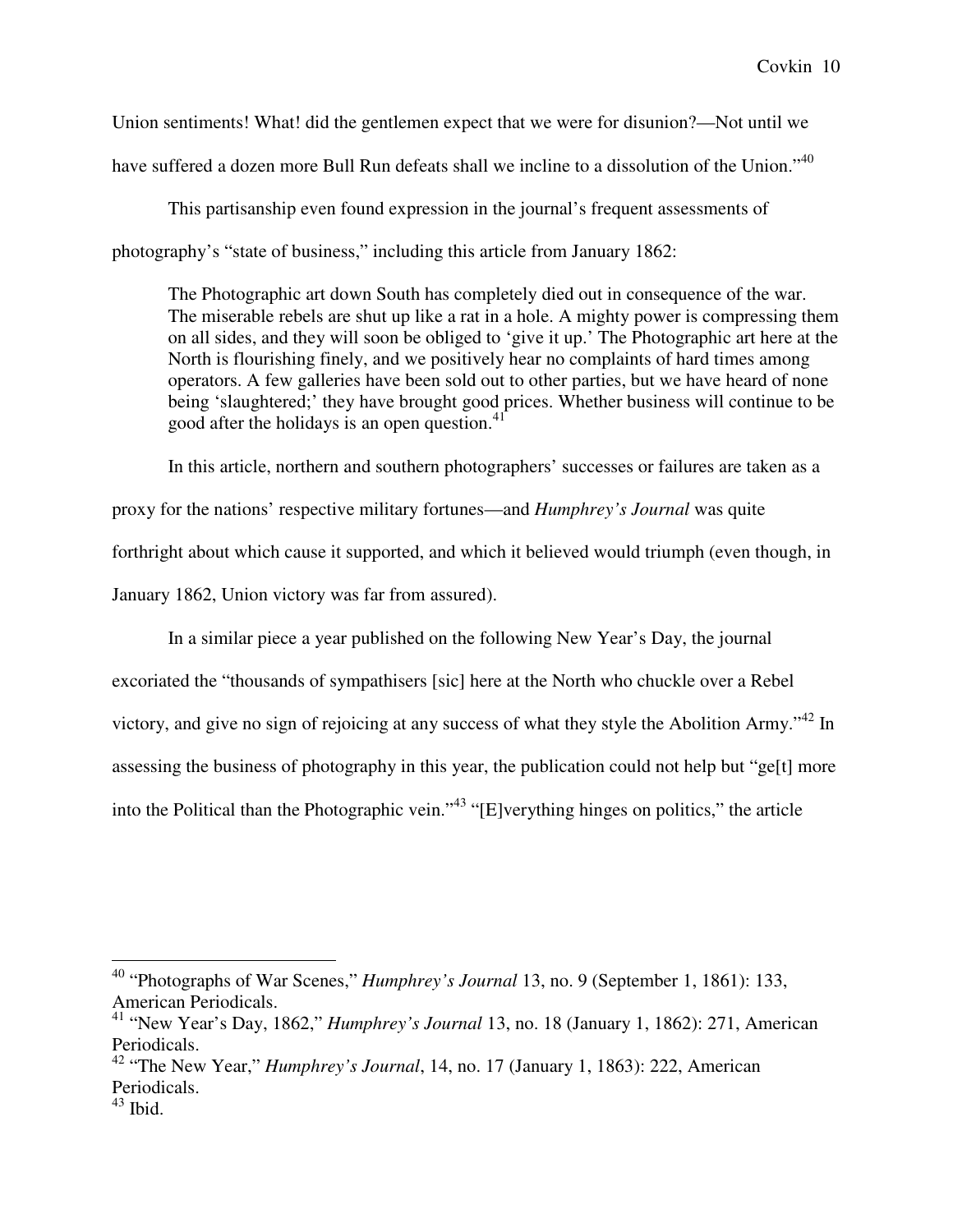conceded, "and Photography, like everything else, is affected by the political state of the country."<sup>44</sup>

Northern photography remained connected to the Union cause even after the cessation of fighting. As noted above, Alexander Gardner's enduring patriotism found expression most clearly in his *Photographic Sketch Book of the War*, published in 1866. In fact, according to art historian and curator Jeff L. Rosenheim, the work's overt political content may have damaged its marketability. Though Brady and Gardner sold many photographs—even those of dead soldiers—during the war itself, both struggled in the war's immediate aftermath. Rosenheim notes that the *Sketch Book*'s publication coincided with an "acrimonious political debate about the future of the former Confederate states and how they might best be admitted into the Union," and speculates that Americans' desire to "move on with their shattered lives and leave their memories of the war behind them" may have prompted Gardner to abandon the book's initial title, "Memories of the Rebellion."<sup>45</sup>

In 1875, when Brady approached the United States Congress to request that they purchase his complete collection of negatives, it was in an attempt to recover the thousands of dollars of debt he had accrued financing his war photography.<sup>46</sup> It seems likely that Congress complied with Brady's request precisely because of the photographs' political nature. The acquisition occurred in the midst of the government's decades-long effort to collect and publish the Official Records of the War of the Rebellion. Just as Congress only gathered documentary evidence relevant to the Union experience of the war and consigned Confederate records to a

<sup>-</sup> $44$  Ibid.

<sup>45</sup> Rosenheim, *Photography and the American Civil War*, 99

 $46$  The \$25,000 sum that Brady received was barely enough to cover his debts, and "[h]e died in 1896, penniless and underappreciated." See "Matthew Brady – Biographical Note," Library of Congress, accessed April 2, 2104, http://www.loc.gov/pictures/collection/cwp/bradynote.html.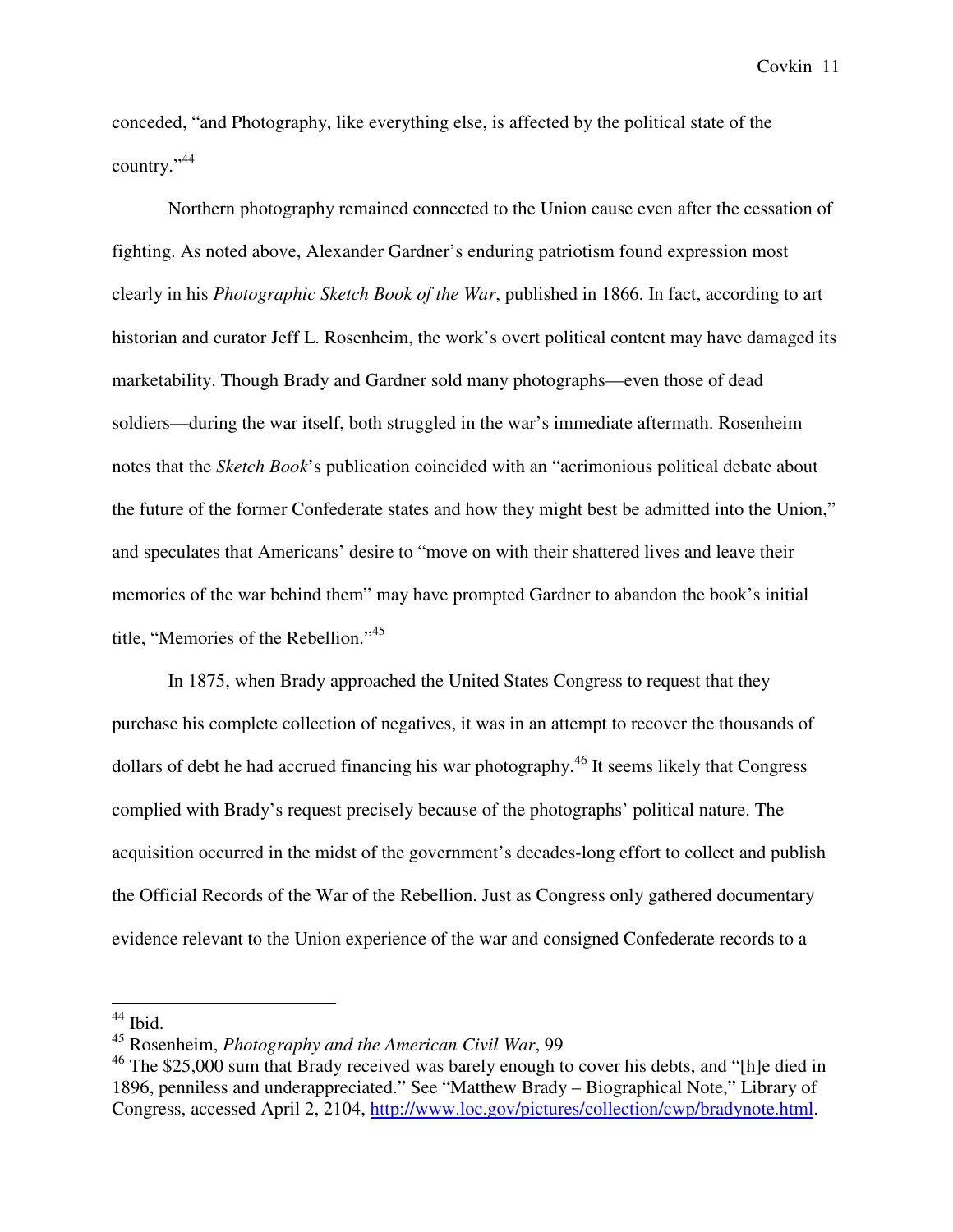separate collection, they only displayed interest in the photographic output of an official Union photographer. It was in this context that Brady's state-sponsored, self-described "'complete Pictorial History of our great National Struggle'" seemed valuable.<sup>47</sup>

Brady's claim to historical significance was complicated, however, by a variety of factors. First, northern photographers and commentators had long argued that photography was historically valuable because it was supremely objective; however, their photographs were fundamentally implicated in the Union political project. Moreover, photography's technical limitations ensured that it could not capture what nineteenth-century conceptions of history deemed most important, particularly in wartime—namely, epic scenes of battle. Instead, northern photographers portrayed "rotting corpses, shattered trees and rocks, weary soldiers in mudcovered uniforms or lying wounded in field hospitals."<sup>48</sup> This shift in emphasis fundamentally challenged prevailing notions of what and who constituted history's rightful subjects. The "soldiers" were represented "not as heroes but as soldiers."<sup>49</sup> Brady, Gardner, and their compatriots "saw the war essentially in its quotidian aspects, as a unique form of everyday life."<sup>50</sup> In fact, Trachtenberg argues, it was this novel focus that made it clear to the American public that the war was not a far-away abstraction, but "an event in real space and time."<sup>51</sup>

As historian Anthony W. Lee describes, Civil War photography depicted "only the sites and remains of events already passed; it registered, mostly by implication and imaginative reconstruction (and through the services of the letterpress), the marks of history; and it

- <sup>50</sup> Ibid., 74
- $51$  Ibid.

<sup>47</sup> Trachtenberg, *Reading American Photographs*, 85

<sup>48</sup> Ibid. 74

<sup>49</sup> Ibid., 83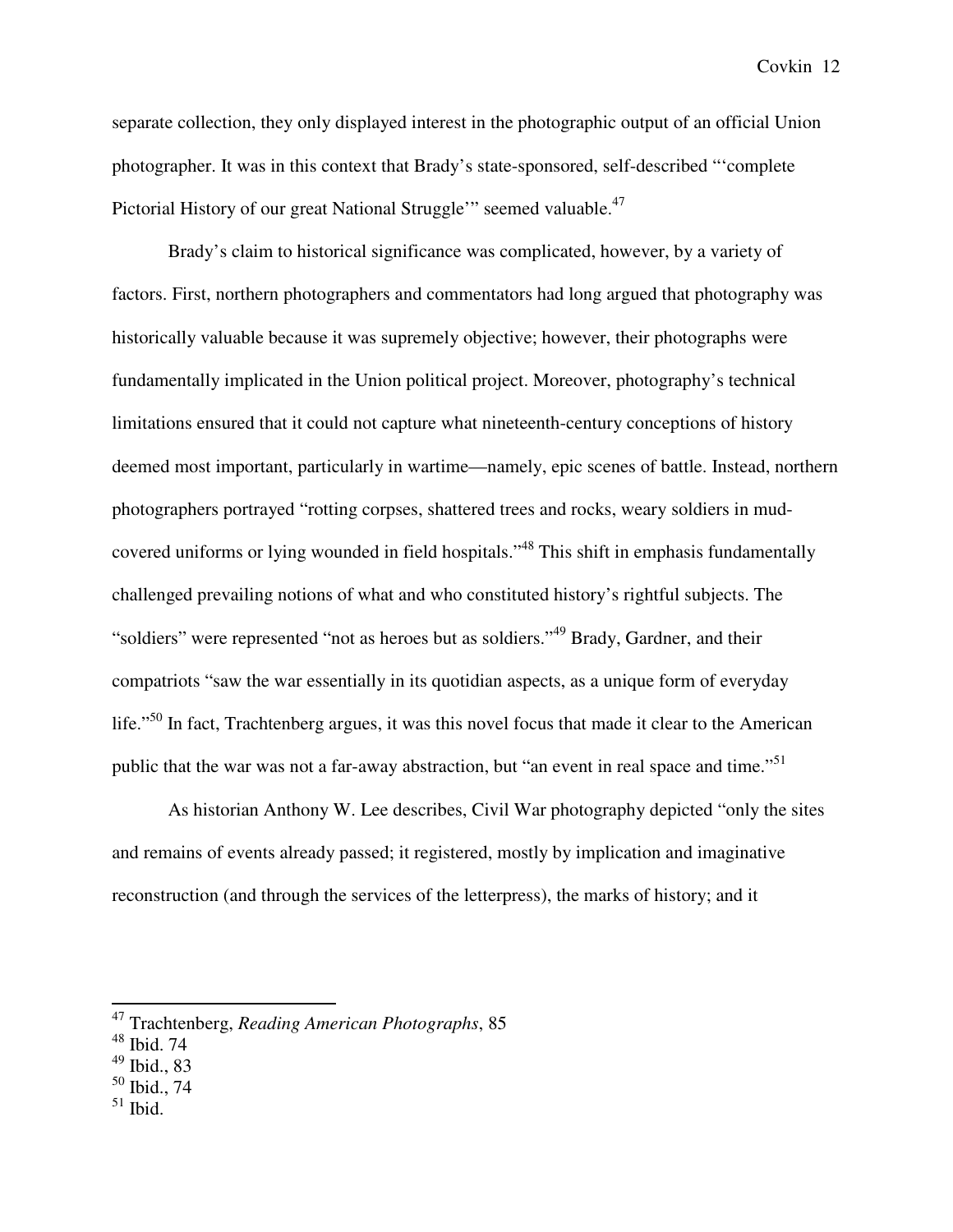everywhere betrayed its own belatedness."<sup>52</sup> The depicted landscapes were devastated and empty. By the time the photographers arrived on the scene, the battles had already been fought. Without explanatory text, moreover (Gardner's *Photographic Sketch Book of the War* was a notable exception in this regard), the images could not reveal who had won or lost a given battle.<sup>53</sup> The photographs' subjects were ordinary, often unnamed soldiers, who could have been the viewer's own sons or husbands and whose fates remained unknown. These average soldiers, whose experiences had been minimized by other forms of artistic expression, were made newly visible. They became this visual history's new subjects.

At the same time, though Union photographers deliberately attempted to engage history as never before, this focus on discrete, ordinary figures and moments in time made it difficult to construct a comprehensive historical narrative. This, too, became most apparent in Gardner's *Photographic Sketch Book*. Many of the war's most important events were not represented. For example, Gardner had not been present at the Battle of Bull Run. Furthermore, though Gardner mostly arranged his photographs chronologically and added narrative text to provide the reader with necessary context, the work had "no overarching narrative," Lee explains.<sup>54</sup> It was "only a 'sketchbook' account, full of digressive and disconnected musings that spoke to the personal experience and to the view of the photographer on the ground and his very human effort to engage events, usually belatedly."<sup>55</sup>

Without a clear, overarching historical narrative, some of the photographs' "political meaning" was stripped away, despite their partisan nature.<sup>56</sup> In the 1880s and 1890s, the

<sup>52</sup> Lee and Young, *On Alexander Gardner's*, 29

<sup>53</sup> Rosenheim, *Photography and the American Civil War*, 92

<sup>54</sup> Lee and Young, *On Alexander Gardner's*, 9, 36

 $55$  Ibid.

<sup>56</sup> Trachtenberg, *Reading American Photographs*, 75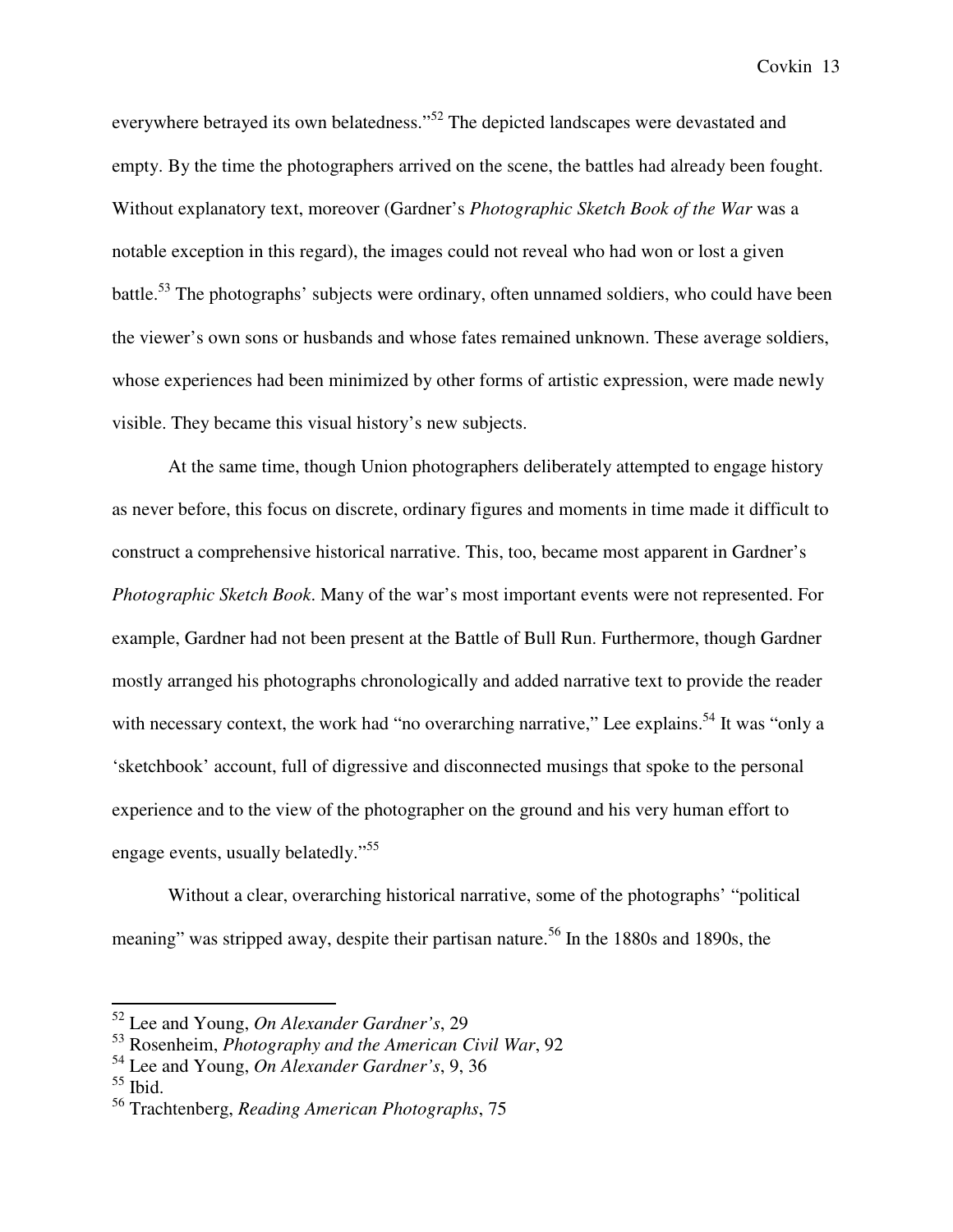American public displayed renewed interest in Civil War photography, including images of the Civil War dead; and these photographs, both during the war and afterward, were particularly resistant to "political meaning." On the one hand, they presented a formidable challenge to northern morale—every mangled body raised "the unspeakable question: Was union worth the cost?"<sup>57</sup> According to art historian Beaumont Newhall, while corpses had always featured in battlefield paintings, they had been mostly "accessories" or "stage setting"; each photograph of a fallen Confederate or Union soldier, however, was a shockingly detailed and poignant "portrait."<sup>58</sup> Thus, what Brady's Antietam exhibition demonstrated, for example, was not the virtue or success of the Union cause, but the "Horrors of the Battle-field."<sup>59</sup> The dead were not only patriotic soldiers, but unexceptional brothers, fathers, and husbands. The *New York Times'* coverage of the exhibition is particularly revealing:

We recognize the battle-field as a reality, but it stands as a remote one. It is like a funeral next door. The crape on the bell-pull tells there is death in the house, and in the closed carriage that rolls away with muffled wheels you know there rides a woman to whom the world is very dark now. But you only see the mourners in that last of the long line of carriages—they ride very jollily and at their ease, smoking cigars in a furtive and discursive manner, perhaps, and, were it not for the black gloves they wear, which the deceased was wise and liberal enough to furnish, it might be a wedding for all the world would know. It attracts your attention, but does not enlist your sympathy. But it is very different when the hearse stops at your own door, and the corpse is carried out over your own threshold—you know whether it is a wedding or a funeral then, without looking at the color of gloves worn. Those who lose friends in battle know what battle-fields are, and our Marylanders, with their door-years strewed with the dead and dying, and their houses turned into hospitals for the wounded, know what battle-fields are.  $60$ 

<sup>57</sup> Trachtenberg, *Reading American Photographs*, 92

<sup>58</sup> Newhall, *History of Photography*, 94

<sup>59</sup> "Horrors of the Battle-field," *American Phrenological Journal* 38, no. 3 (September 1863): 80, American Periodicals.

<sup>60</sup> Quoted in Rosenheim, *Photography and the American Civil War*, 8-9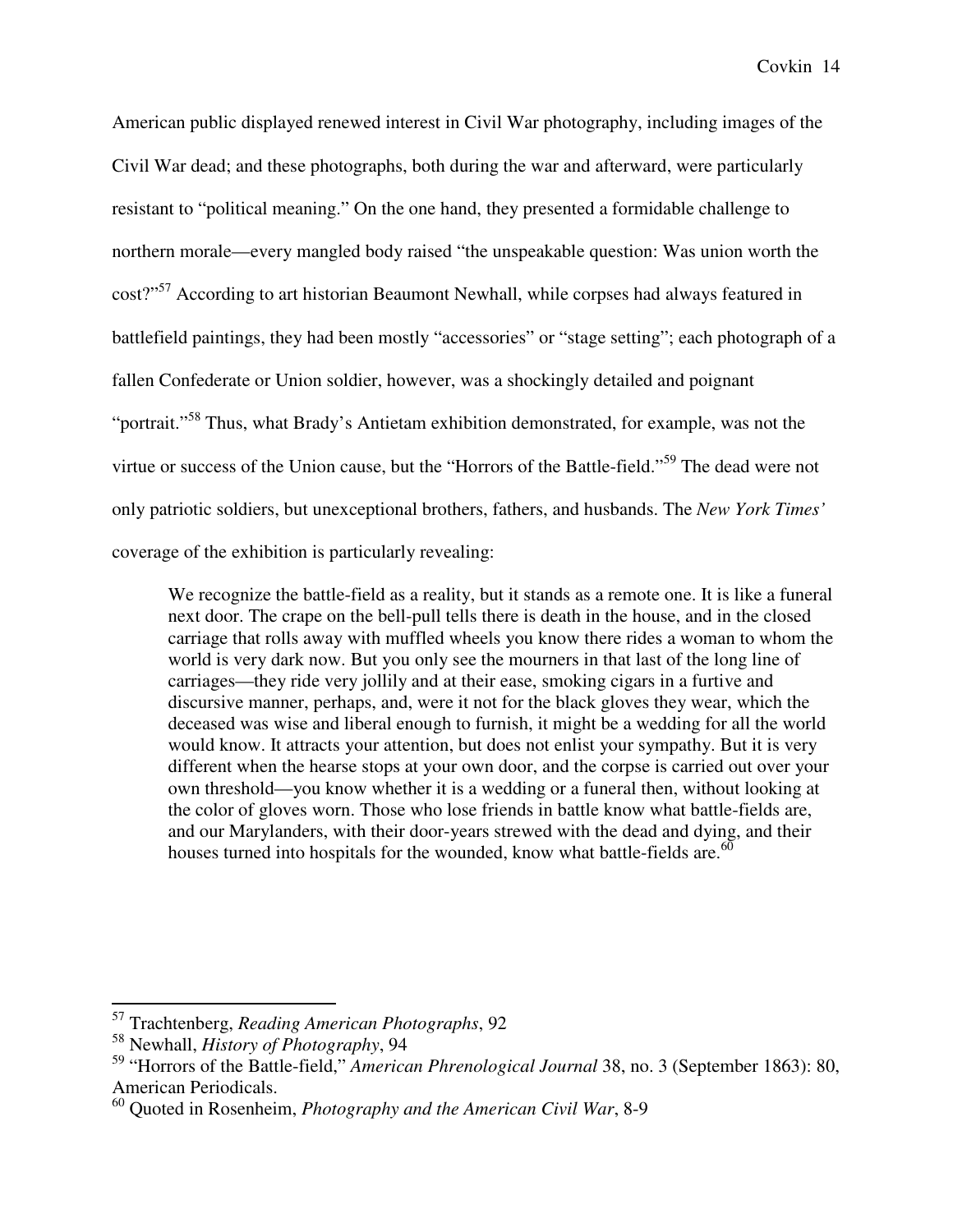Though the *Times* correspondent primarily employed this analogy to express that the photographs had brought home the reality of the battlefield, it also reminded the reader that the unfortunate subjects would be mourned by their surviving loved ones.

Moreover, the dead featured in these photographs (both at Antietam and elsewhere) were northerners and southerners alike. In fact, that Gardner was able to misidentify (whether deliberately or not) the same group of soldiers as both southerners and northerners demonstrates how difficult it was to determine from a photograph whether a given soldier fought for the Union or the Confederacy.<sup>61</sup> These graphic representations of deceased soldiers not only minimized the importance of political distinctions, but made them difficult to discern.

Thus, in the postwar decades, these photographs may have contributed to the process, described by historian Drew Gilpin Faust in *This Republic of Suffering: Death and the American Civil War*, by which the Civil War "Dead" became an apolitical class whose memorialization unified northerners and southerners:

Without agendas, without politics, the Dead became what their survivors chose to make them. For a time they served as the repository of continuing hostility between North and South, but by the end of the century the Dead had become the vehicle for a unifying national project of memorialization. Civil War death and the Civil War Dead belonged to the nation. The Dead became the focus of an imagined national community for the reunited states, a constituency all could willingly serve. $62$ 

In the 1880s and 90s, when Americans again became fascinated by Civil War photography, many written histories of the war, such as those produced by the members of southern women's patriotic organizations, "increasingly boiled memories of the Civil War down to individual experiences of grief and loss and eschewed sweeping political questions."<sup>63</sup> Just as these

 $61$  Ibid., 95

<sup>62</sup> Faust, *This Republic of Suffering*, 269

<sup>63</sup> Francesca Morgan, *Women and Patriotism in Jim Crow America* (Chapel Hill: The University of North Carolina Press, 2005), 39.